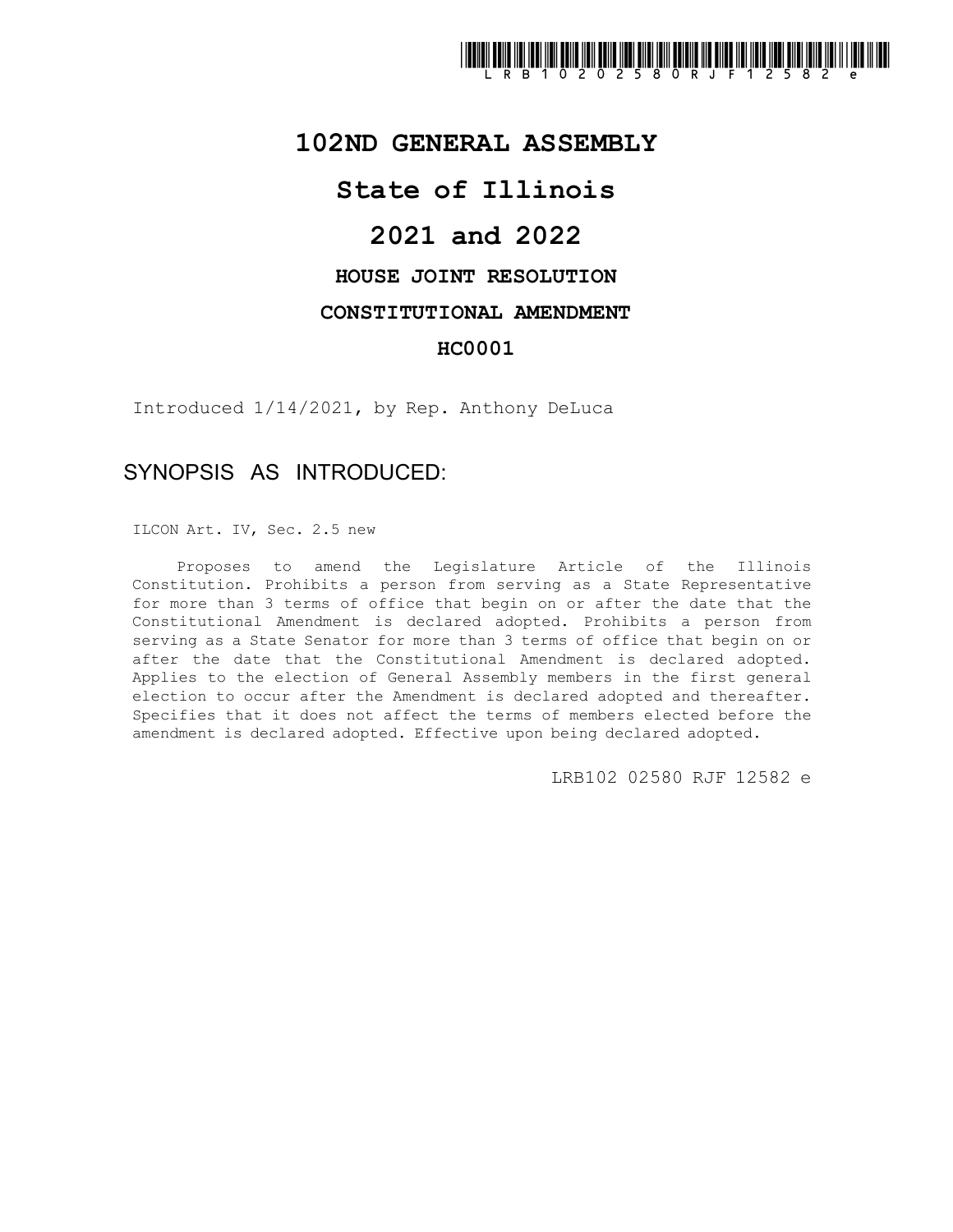|   | HOUSE JOINT RESOLUTION   |
|---|--------------------------|
| 2 | CONSTITUTIONAL AMENDMENT |

RESOLVED, BY THE HOUSE OF REPRESENTATIVES OF THE ONE HUNDRED SECOND GENERAL ASSEMBLY OF THE STATE OF ILLINOIS, THE SENATE CONCURRING HEREIN, that there shall be submitted to the electors of the State for adoption or rejection at the general election next occurring at least 6 months after the adoption of this resolution a proposition to amend the Illinois Constitution in Article IV by adding Section 2.5 as follows: 3 4 5 6 7 8 9

THE LEGISLATURE

(ILCON Art. IV, Sec. 2.5 new) 12

(a) A person may not serve as a State Representative for more than 3 terms of office that begin on or after the date that this Section is declared adopted. 14 15 16

(b) A person may not serve as a State Senator for more than 3 terms of office that begin on or after the date that this Section is declared adopted. 17 18 19

#### (c) A person is considered to serve a term of office for the purpose of this Section if the person is elected or appointed to serve any portion of the term. 20 21 22

SCHEDULE

23

11